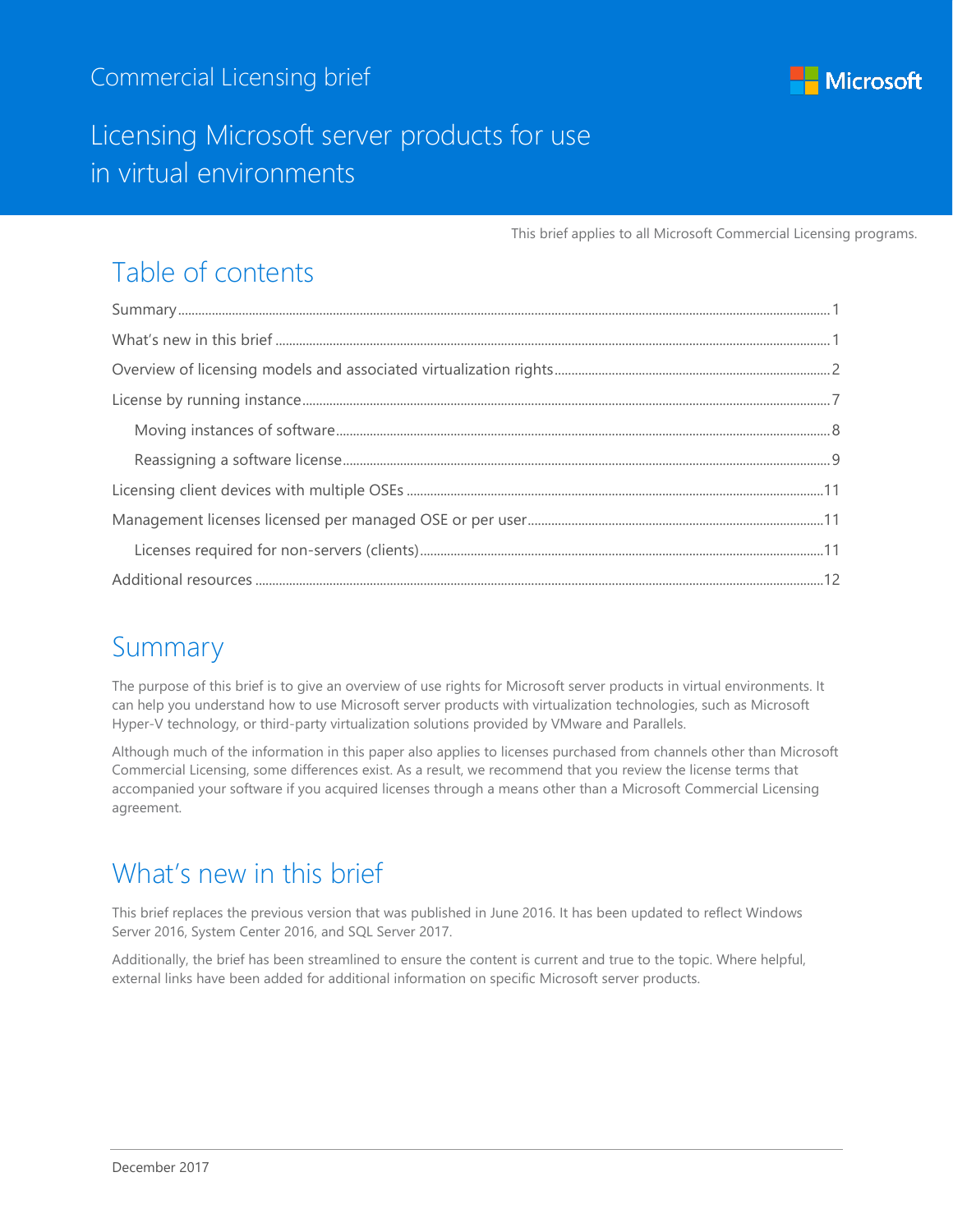# <span id="page-1-0"></span>Overview of licensing models and associated virtualization rights

The following summarizes the licensing models and how virtualization affects them. Review of this guidance should not be a substitute for careful review and understanding of your rights and obligations as described in your Microsoft Commercial Licensing agreement and the Product Terms. We have provided links to additional resources for more information where applicable.

We refer to the use of software in virtual machines or VMs in this brief. In our license terms, these are virtual operating system environments or virtual OSEs. The host operating system and applications running on it, are physical operating system environments or physical OSEs.

|  | <b>Products</b>                                                                                                                                              | Licensing                                                                                                                                                                                                                                                                                                                                                                                                                                                                                                                                                                                                                                                                                                                                                                                                                                                                                                                                                                                                                                                                                                                                                                                                                                                        |
|--|--------------------------------------------------------------------------------------------------------------------------------------------------------------|------------------------------------------------------------------------------------------------------------------------------------------------------------------------------------------------------------------------------------------------------------------------------------------------------------------------------------------------------------------------------------------------------------------------------------------------------------------------------------------------------------------------------------------------------------------------------------------------------------------------------------------------------------------------------------------------------------------------------------------------------------------------------------------------------------------------------------------------------------------------------------------------------------------------------------------------------------------------------------------------------------------------------------------------------------------------------------------------------------------------------------------------------------------------------------------------------------------------------------------------------------------|
|  | All products in each of the<br>Microsoft server licensing<br>models in the Volume<br>Licensing <b>Product Terms</b> ,<br>for example:<br>Windows Server 2016 | To help you understand how Microsoft's licensing models support use of<br>software we need to introduce you to the some of the terminology we use. For<br>example, use terms for software licenses <sup>1</sup> specify the number of <i>instances</i> of<br>software that a customer can run on a specific server at a time, rather than the<br>number of copies that customer can install and use on that server. Getting away<br>from the notion of installing and using copies on a physical server allows us to<br>address use rights in the context of virtual machines and workload mobility.                                                                                                                                                                                                                                                                                                                                                                                                                                                                                                                                                                                                                                                             |
|  | Exchange Server 2016<br>SQL Server 2017                                                                                                                      | We also speak in terms of creating and storing instances. Software licenses allow<br>customers to create and store instances of the software on their servers or<br>storage media. Stored instances do not tie up licenses, as customers are not<br>required to allocate licenses until they run the software.                                                                                                                                                                                                                                                                                                                                                                                                                                                                                                                                                                                                                                                                                                                                                                                                                                                                                                                                                   |
|  |                                                                                                                                                              | Before a customer runs an instance of server software, it must assign (or<br>allocate) one or more licenses to a server. The number of licenses required<br>depends on the license model and the use case. Also, keep in mind that each<br>hardware partition or blade is a separate physical hardware system, and,<br>therefore, a separate server for purposes of licensing. The servers to which<br>licenses are assigned are called licensed servers.                                                                                                                                                                                                                                                                                                                                                                                                                                                                                                                                                                                                                                                                                                                                                                                                        |
|  |                                                                                                                                                              | If a customer has multiple licensed servers, it has some flexibility to move its<br>workloads across them, as long as each server is adequately licensed for the<br>workloads it is running. If moving workloads requires moving licenses,<br>customers should remember that in general, they can reassign software licenses<br>for server products, but not on a short-term basis (that is, not within 90 days of<br>the last assignment). (Note: Customers can always reassign licenses sooner if<br>they retire a server due to permanent hardware failure.) For greater flexibility<br>and more frequent reallocation of licenses, we offer License Mobility rights.<br>License Mobility rights are provided with Software Assurance. License Mobility<br>across Server Farms are a subset of License Mobility rights that allow customers<br>to move licenses between servers within a Server Farm. A Server Farm generally<br>can include up to two data centers in time zones that are not more than four<br>hours apart. This supports workload mobility within a customer's own data<br>centers. These rights are documented in the Software Assurance Appendix of<br>the <b>Product Terms</b> . You can refer to the Software Assurance section of the |

 $1$  Software licenses refer to the license for the software bits. To license a product appropriately, a customer might also need additional licenses (for example, Client Access Licenses, external connector licenses, and management licenses. Please refer to the **[Product Terms](http://www.microsoft.com/licensing/about-licensing/product-licensing.aspx)** document for Volume Licensing.)

l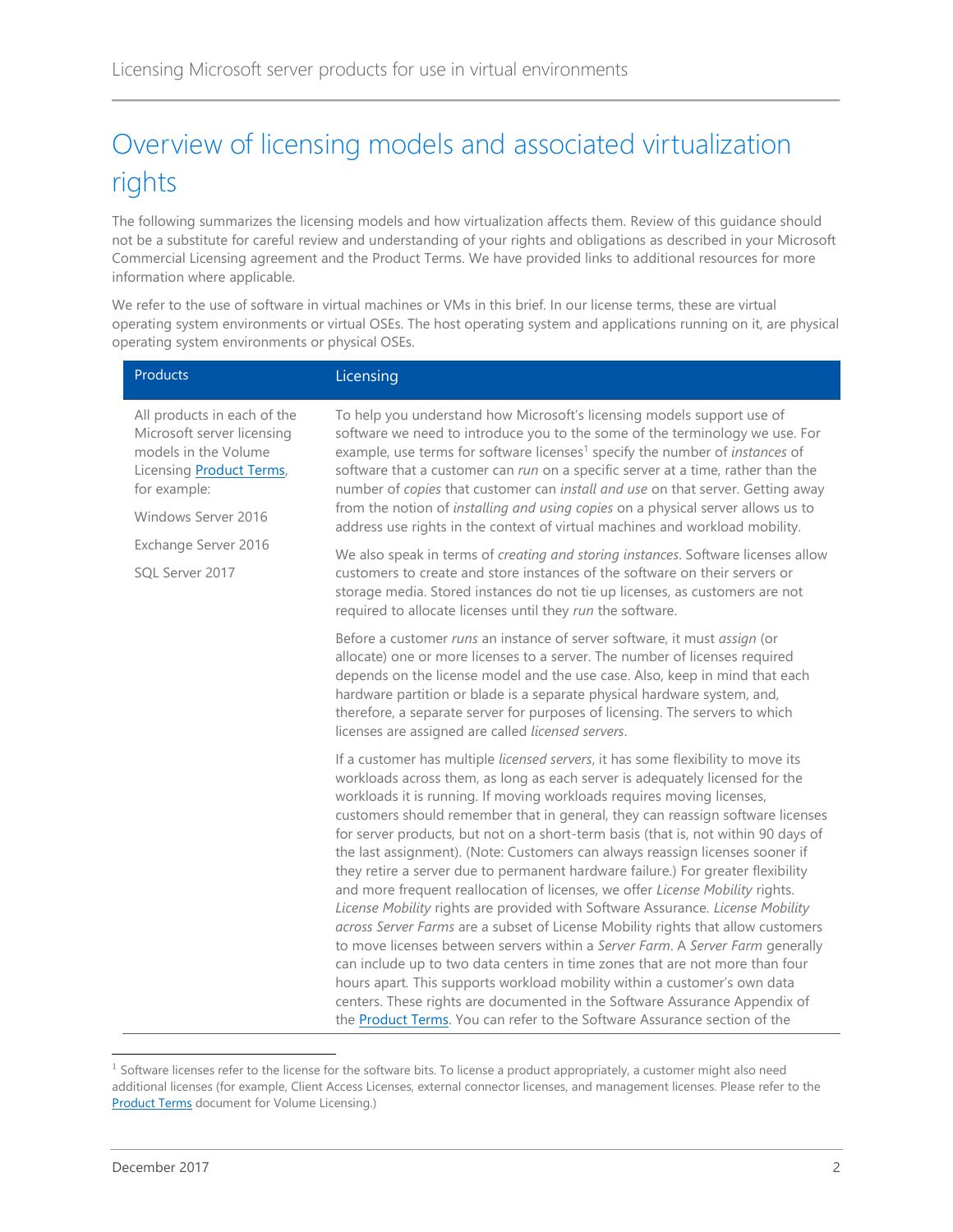| Products                                                                                                                          | Licensing                                                                                                                                                                                                                                                                                                                                                                                                                                                                                                                                                                                                                                                                                                                                                                                                                                                                                                                                                                                                                                                                                                                                                                                                                                                                                                                                                                                                                                                                                                                                                                                                                               |
|-----------------------------------------------------------------------------------------------------------------------------------|-----------------------------------------------------------------------------------------------------------------------------------------------------------------------------------------------------------------------------------------------------------------------------------------------------------------------------------------------------------------------------------------------------------------------------------------------------------------------------------------------------------------------------------------------------------------------------------------------------------------------------------------------------------------------------------------------------------------------------------------------------------------------------------------------------------------------------------------------------------------------------------------------------------------------------------------------------------------------------------------------------------------------------------------------------------------------------------------------------------------------------------------------------------------------------------------------------------------------------------------------------------------------------------------------------------------------------------------------------------------------------------------------------------------------------------------------------------------------------------------------------------------------------------------------------------------------------------------------------------------------------------------|
|                                                                                                                                   | individual product entries in the Product Terms to determine if these rights are<br>available for a specific product.                                                                                                                                                                                                                                                                                                                                                                                                                                                                                                                                                                                                                                                                                                                                                                                                                                                                                                                                                                                                                                                                                                                                                                                                                                                                                                                                                                                                                                                                                                                   |
| Products in the Microsoft<br>Per Core/CAL licensing<br>model of the <b>Product Terms</b> ,<br>for example:<br>Windows Server 2016 | Windows Server operating system software under the Per Core/CAL license<br>model is licensed by physical core.) In this brief, we address how use of<br>Windows Server with virtualization technologies affects licensing. For more<br>general information about Windows Server licensing, refer to the Window<br>Server Licensing Guide. Customers have the choice of licensing a server for<br>either Windows Server Standard or Windows Server Datacenter. In either case,<br>all of the physical cores on the server must be licensed (subject to a minimum of<br>16 per server and eight per processor). Windows Server license terms permit<br>customers to run up to two instances of Standard per Licensed Server (e.g., on<br>the physical server and in one guest VM (referred to as "virtual operating<br>system environments" or "virtual OSEs" in licensing), or in two guest VMs) and<br>unlimited instances of Windows Server Datacenter per Licensed Server.<br>Customers needing more than two VMs on a server licensed for Standard<br>edition have the option of relicensing all of the physical cores on the server to<br>permit two additional running instances. Additionally, if the Physical OSE is used<br>only to support VM workloads, the same licenses permit use of Windows Server<br>as the host operating system. If customers are moving workloads between<br>Licensed Servers, each of those servers must be fully licensed to support the<br>workloads. License Mobility across Server Farms is not available for Windows<br>Server, so each server must be licensed for peak capacity at all times. |
|                                                                                                                                   | As an alternative to running Windows Server in VMs on its own servers,<br>customers have the option of running Windows Server in VMs on Azure under<br>Azure Hybrid Benefits. Customers with Software Assurance coverage on their<br>Windows Server licenses are eligible for Azure Hybrid Benefits. These benefits<br>support use of up to two VMs per 16 qualifying Windows Server licenses. This<br>means customers can allocate a set of 16 Windows Server core licenses to<br>Azure and run one VM on a single Azure base instance with a number of virtual<br>cores between one and 16. Or they can allocate a set of 16 core licenses and<br>run two separate VMs, each with a number of virtual cores between one and<br>eight. Customers can allocate additional sets of eight core licenses to run larger<br>VMs or additional VMs. In all cases, customers will be required to pay for their<br>Azure base instance, but savings can be substantial. For more information<br>about this option, see <b>Azure Hybrid Benefit</b> . The terms and conditions<br>governing Azure Hybrid Benefits are in the Microsoft Azure product entry in the<br>Product Terms.                                                                                                                                                                                                                                                                                                                                                                                                                                                              |
|                                                                                                                                   | In addition to server software licenses, customers need access licenses for their<br>users and devices that access their licensed servers under the Per Core/CAL<br>license model. Access Licenses under this model includes External Connector<br>licenses and Client Access Licenses (CALs).                                                                                                                                                                                                                                                                                                                                                                                                                                                                                                                                                                                                                                                                                                                                                                                                                                                                                                                                                                                                                                                                                                                                                                                                                                                                                                                                          |
|                                                                                                                                   | Each External Connector license allows any number of external users to access<br>any number of instances of the server software on a particular server, such as<br>the case of a server running virtualized workloads. External Connectors, like<br>server software licenses, must be assigned to a single server, and may not be<br>reassigned on a short-term basis (other than if you retire the server due to<br>permanent hardware failure). However, while there are no License Mobility<br>rights for the corresponding Windows Server licenses, License Mobility rights                                                                                                                                                                                                                                                                                                                                                                                                                                                                                                                                                                                                                                                                                                                                                                                                                                                                                                                                                                                                                                                         |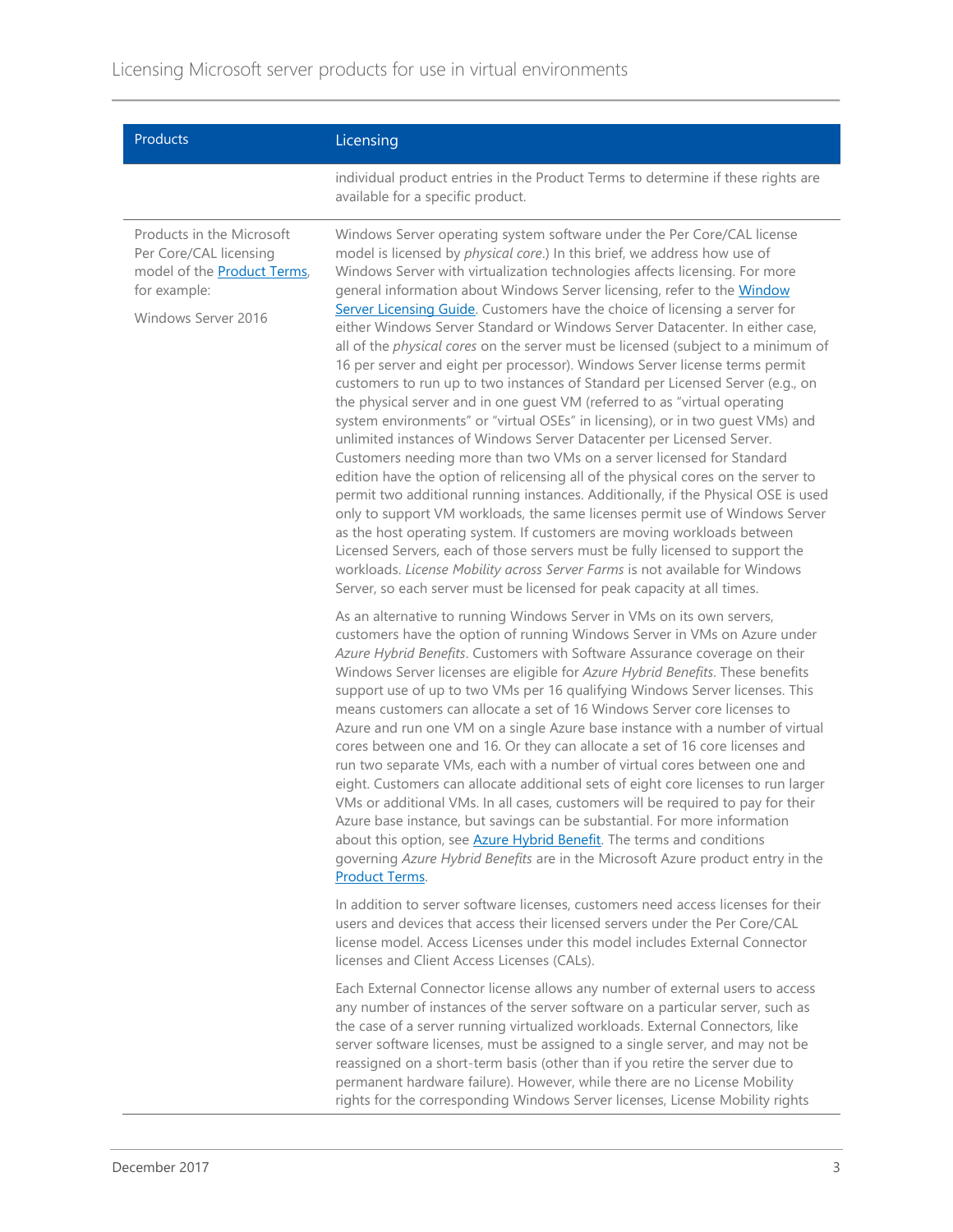| <b>Products</b>                                                                                                                      | Licensing                                                                                                                                                                                                                                                                                                                                                                                                                                                                                                                                                                                                                                                                                                |  |  |
|--------------------------------------------------------------------------------------------------------------------------------------|----------------------------------------------------------------------------------------------------------------------------------------------------------------------------------------------------------------------------------------------------------------------------------------------------------------------------------------------------------------------------------------------------------------------------------------------------------------------------------------------------------------------------------------------------------------------------------------------------------------------------------------------------------------------------------------------------------|--|--|
|                                                                                                                                      | do apply to Windows Server External Connector licenses with Software<br>Assurance coverage. This means customer can support workload mobility as it<br>relates to external user access to its on-premises servers.                                                                                                                                                                                                                                                                                                                                                                                                                                                                                       |  |  |
|                                                                                                                                      | CALs are available per user and per device. Each CAL allows one user or device<br>to access instances of the corresponding server software running on any of<br>your licensed servers. Given this, virtualization of server workloads running on-<br>premises does not impact how customers assign CALs. Note, however, that use<br>of Windows Server running on Microsoft Azure under Azure Hybrid Benefits is<br>governed by the Microsoft Azure terms and conditions in the Microsoft Online<br>Services Terms, and accordingly does not require Windows Server base CALs for<br>access.                                                                                                              |  |  |
|                                                                                                                                      | Also note, for Windows Server, you do not need a CAL to access an instance of<br>the server software running in the physical operating system environment (OSE)<br>if that instance is being used solely to host virtualization workloads.                                                                                                                                                                                                                                                                                                                                                                                                                                                               |  |  |
|                                                                                                                                      | In addition to the Windows Server Licensing Guide, you can refer to the<br>Introduction to Per Core Licensing and Basic Definitions Licensing Brief for more<br>information about the Per Core licensing models.                                                                                                                                                                                                                                                                                                                                                                                                                                                                                         |  |  |
| Products in the Per Core<br>licensing model of the<br>Product Terms, for example:<br>SQL Server 2017 Standard<br>and SQL Server 2017 | Server application software under the Per Core license model is licensed one of<br>two ways: by virtual core or by physical core. VMs running Standard editions are<br>licensed by virtual core only. VMs running Enterprise editions are licensed by<br>virtual core or by physical core. In the case of virtual core licensing, each virtual<br>core allocated to a VM requires a core license, with a minimum of four core                                                                                                                                                                                                                                                                            |  |  |
| <b>Enterprise Core</b>                                                                                                               | licenses per VM. Customers may run any number of instances of the server<br>software in each licensed VM. Alternatively, when all physical cores on the<br>server are licensed for SQL Server Enterprise, customers can run an unlimited<br>number of instances of the software in a number of VMs equal to the number<br>of core licenses assigned to the server. Customer has the option to run SQL<br>Server in the physical OSE in lieu of one of the permitted VMs. For example, a<br>four-processor server with four cores per processor-fully licensed with 16 core<br>licenses—could run SQL Server software in up to 16 VMs, regardless of the<br>number of virtual cores allocated to each VM. |  |  |
|                                                                                                                                      | With the addition of Software Assurance coverage for all Enterprise Edition core<br>licenses (when the server is fully licensed), customers' use rights are expanded,<br>allowing them to run any number of instances of the software in any number of<br>VMs as well as in the physical OSE. This enables the handling of dynamic<br>workloads and full utilization of hardware computing capacity. Note: This benefit<br>ends when Software Assurance coverage expires.                                                                                                                                                                                                                                |  |  |
|                                                                                                                                      | Customers who need to support workload mobility can also use License<br>Mobility across Server Farm rights for Per Core products that grant License<br>Mobility rights. This can be determined by looking at the Software Assurance<br>section of the product entries in the Product Terms. Additionally, some Per Core<br>products grant License Mobility through Software Assurance rights. These rights<br>permit customers to run VMs on Microsoft Azure or on shared servers of<br>authorized mobility partners. The license terms for using server software under<br>License Mobility through Software Assurance are found in the Software                                                         |  |  |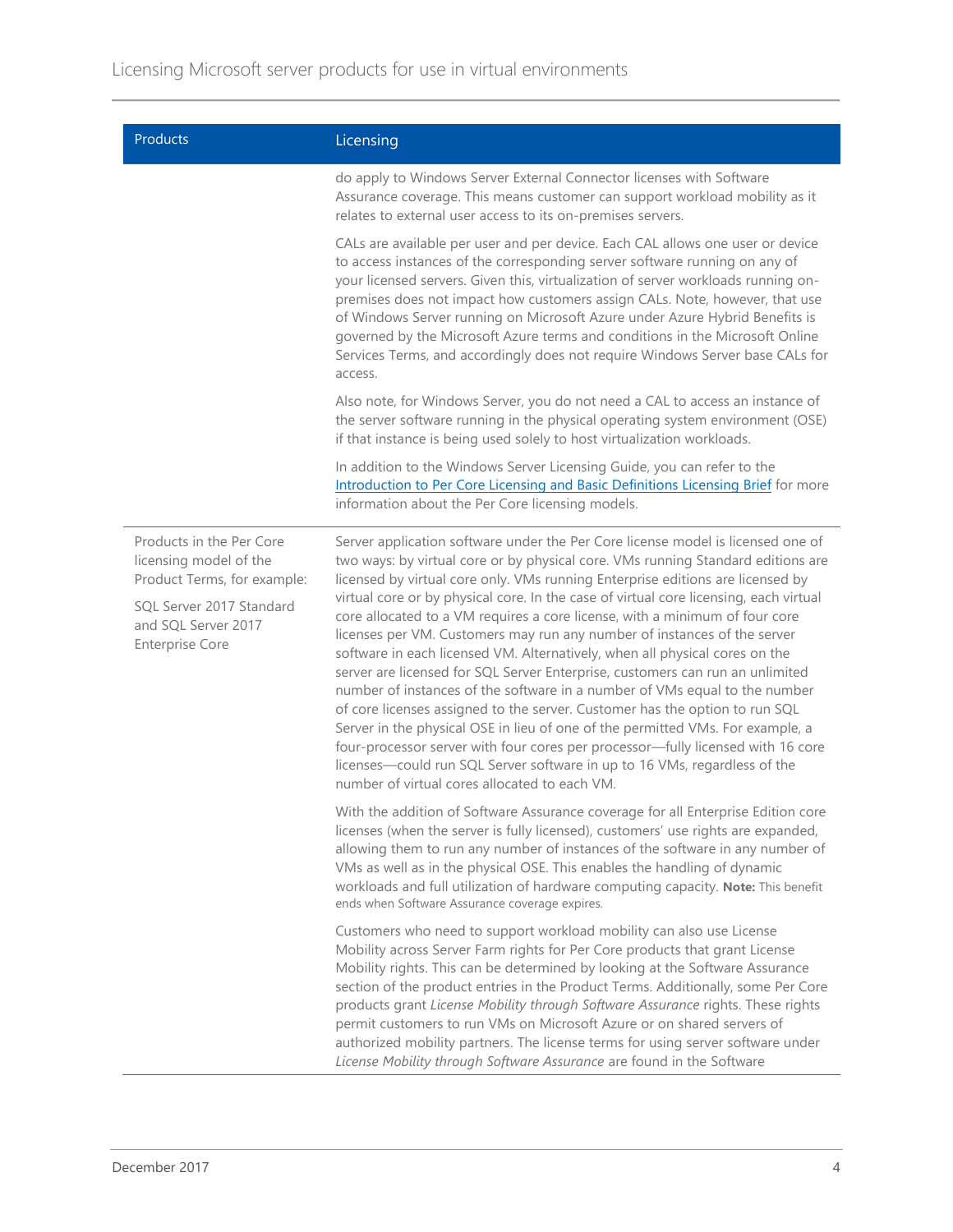| Products                                                                                                                                  | Licensing                                                                                                                                                                                                                                                                                                                                                                                                                                                                                                                                                                                                                                                                                                                                                                                                                                                                                                                                                                                                                                                                                                                                                                                                                                                 |
|-------------------------------------------------------------------------------------------------------------------------------------------|-----------------------------------------------------------------------------------------------------------------------------------------------------------------------------------------------------------------------------------------------------------------------------------------------------------------------------------------------------------------------------------------------------------------------------------------------------------------------------------------------------------------------------------------------------------------------------------------------------------------------------------------------------------------------------------------------------------------------------------------------------------------------------------------------------------------------------------------------------------------------------------------------------------------------------------------------------------------------------------------------------------------------------------------------------------------------------------------------------------------------------------------------------------------------------------------------------------------------------------------------------------|
|                                                                                                                                           | Assurance Appendix to the Product Terms. For additional guidance regarding<br>this subject, you can also refer to the License Mobility Overview.                                                                                                                                                                                                                                                                                                                                                                                                                                                                                                                                                                                                                                                                                                                                                                                                                                                                                                                                                                                                                                                                                                          |
| Products in the Server/CAL<br>licensing model of the<br>Product Terms, for example:                                                       | Server application software under the Server/CAL license model is licensed by<br>running instance. Customers running multiple VMs on a server need one license<br>for each instance they run. SQL Server requires one license per VM, but as an                                                                                                                                                                                                                                                                                                                                                                                                                                                                                                                                                                                                                                                                                                                                                                                                                                                                                                                                                                                                           |
| Exchange Server 2016 and<br>SQL Server 2017                                                                                               | exception to the Server/CAL licensing model, customers can run multiple<br>instances of SQL Server within that VM. Customers who need to support<br>workload mobility can also use License Mobility across Server Farm rights for<br>Server/CAL products that grant License Mobility rights. This can be determined<br>by looking at the Software Assurance section of the product entries in the<br>Product Terms. Additionally, some Server/CAL products grant License Mobility<br>through Software Assurance rights. These rights permit customers to run their<br>servers on Microsoft Azure or on shared servers of authorized mobility partners.<br>The license terms for using server software under License Mobility through<br>Software Assurance are found in the Software Assurance Appendix to the<br>Product Terms. For additional guidance regarding this subject, you can also<br>refer to the License Mobility Overview.                                                                                                                                                                                                                                                                                                                  |
|                                                                                                                                           | As with Per Core/CAL products, in addition to server software licenses,<br>customers need access licenses for their users and devices that access their<br>licensed servers under the Server/CAL license model. Access Licenses under this<br>model include Client Access Licenses (CALs). CALs are available per user and per<br>device. All accessing users and devices require CALs for SQL Server; unlike<br>Windows Server, there is no External Connector option for external users. Unlike<br>SQL Server and Windows Server, external user access rights for productivity<br>servers released since 2013 are included with the server license. For users and<br>devices requiring CALs, each CAL allows one user or device to access instances<br>of the corresponding server software across a customer's licensed servers.<br>Given this, virtualization of server workloads running on-premises does not<br>impact how customers assign CALs. Note, however, customers who move<br>virtualized workloads from their own data centers to the public cloud using<br>License Mobility through Software Assurance must comply with the terms<br>associated with that offering, including ensuring that they maintain Software<br>Assurance on CALs. |
| Products in the<br><b>Management Servers</b><br>licensing model of the<br>Product Terms, for example:<br>System Center 2016<br>Datacenter | Server management using System Center under the Management Servers<br>license model is licensed by physical core. Customers have the choice of<br>licensing a server for either System Center Standard or System Center<br>Datacenter. In either case, all of the physical cores on the server must be<br>licensed (subject to a minimum of 16 per server and eight per processor).<br>System Center license terms permit customers to manage up to two operating                                                                                                                                                                                                                                                                                                                                                                                                                                                                                                                                                                                                                                                                                                                                                                                         |

system environments per Licensed Server using Standard (e.g., the physical operating system environment and one guest VM (referred to as "virtual operating system environments" or "virtual OSEs" in licensing), or two guest VMs) and the physical operating system environment and unlimited VMs per Licensed Server using Datacenter. Customers needing to manage more than two VMs on a server licensed for Standard edition have the option of

relicensing all of the physical cores on the server to permit management of two

Standard

System Center 2016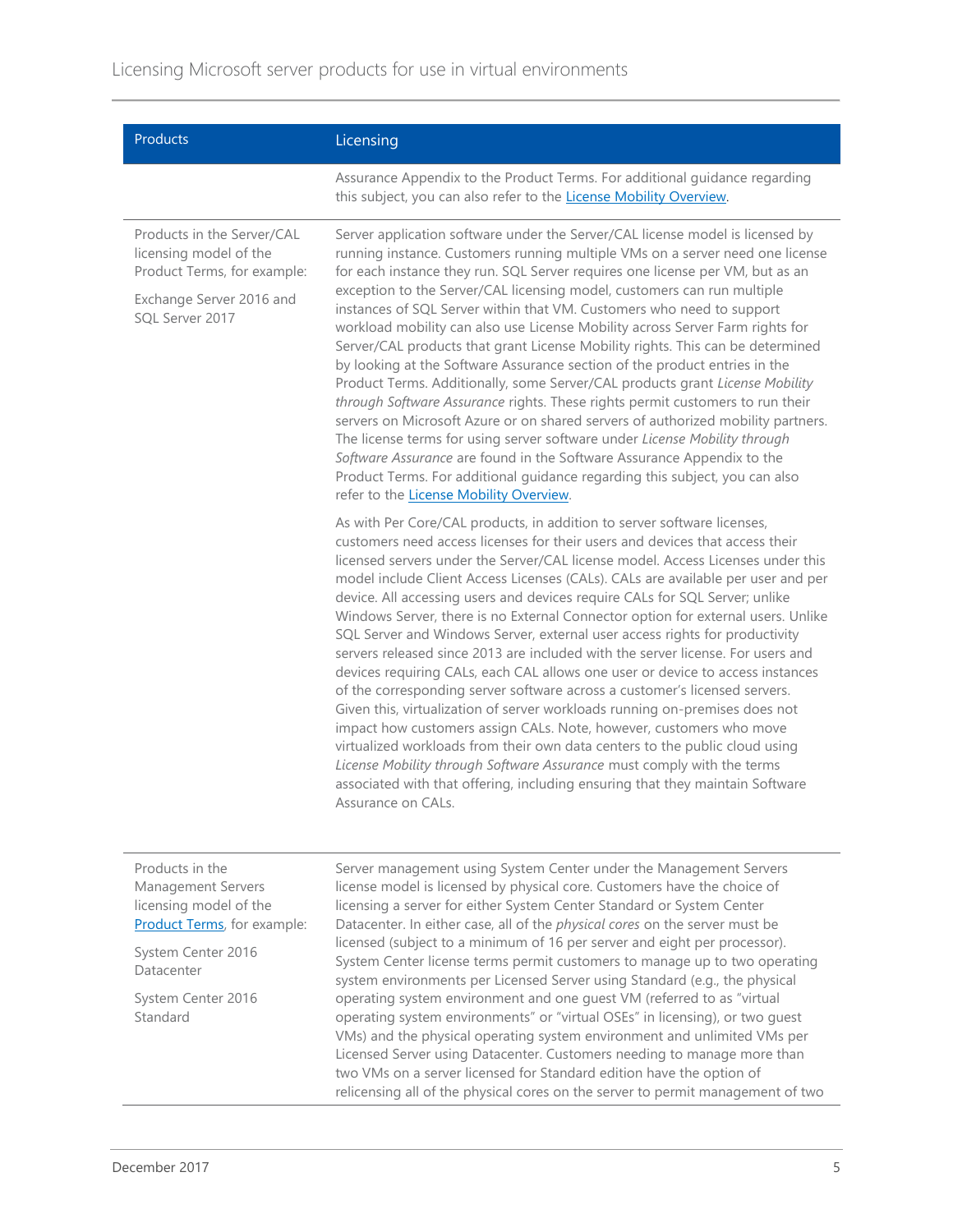| Products                                                                           | Licensing                                                                                                                                                                                                                                                                                                                                                                                                                                                                                                                                                                                                                                                                                                                                                                                                                                                                                                                                                                                                                                                                                                                                                                                     |
|------------------------------------------------------------------------------------|-----------------------------------------------------------------------------------------------------------------------------------------------------------------------------------------------------------------------------------------------------------------------------------------------------------------------------------------------------------------------------------------------------------------------------------------------------------------------------------------------------------------------------------------------------------------------------------------------------------------------------------------------------------------------------------------------------------------------------------------------------------------------------------------------------------------------------------------------------------------------------------------------------------------------------------------------------------------------------------------------------------------------------------------------------------------------------------------------------------------------------------------------------------------------------------------------|
|                                                                                    | additional VMs. Additionally, if the Physical OSE is used only to support VM<br>workloads, the same licenses permit use of System Center to manage two VMs<br>plus the host operating system. If customers are moving workloads between<br>Licensed Servers, each of those servers must be fully licensed to support<br>management of the VMs running those workloads. Customers who need to<br>support workload mobility can also use License Mobility across Server Farm<br>rights for Management products that grant License Mobility rights. This can be<br>determined by looking at the Software Assurance section of the product entries<br>in the Product Terms. Additionally, some Management products grant License<br>Mobility through Software Assurance rights. These rights permit customers to<br>manage VMs running on Microsoft Azure or on shared servers of authorized<br>mobility partners. The license terms for using server software under License<br>Mobility through Software Assurance are found in the Software Assurance<br>Appendix to the Product Terms. For additional guidance regarding this subject,<br>you can also refer to the License Mobility Overview. |
|                                                                                    | Note: Separate licenses are not required to run the management console on the<br>server used to manage your licensed servers.                                                                                                                                                                                                                                                                                                                                                                                                                                                                                                                                                                                                                                                                                                                                                                                                                                                                                                                                                                                                                                                                 |
|                                                                                    | For additional information on server management licensing and System Center<br>2016, please visit the <b>System Center product page.</b>                                                                                                                                                                                                                                                                                                                                                                                                                                                                                                                                                                                                                                                                                                                                                                                                                                                                                                                                                                                                                                                      |
|                                                                                    |                                                                                                                                                                                                                                                                                                                                                                                                                                                                                                                                                                                                                                                                                                                                                                                                                                                                                                                                                                                                                                                                                                                                                                                               |
| Products in the Specialty<br>Server licensing model of the<br><b>Product Terms</b> | The license terms for products in the Specialty Licensing model vary by product.<br>We specifically address Windows Server Essentials in this brief. Each Essentials<br>license covers a single server. Customers may run the server software in one<br>physical OSE and in one VM. This VM can run only Windows Server Essentials. If<br>you run both permitted instances, the instance in the physical OSE can only be<br>used to manage the VM. You should refer to the Product Terms for virtualization<br>rights for other products licensed in the Specialty Server licensing model.                                                                                                                                                                                                                                                                                                                                                                                                                                                                                                                                                                                                    |
| For example: Windows Server<br>2016 Essentials                                     |                                                                                                                                                                                                                                                                                                                                                                                                                                                                                                                                                                                                                                                                                                                                                                                                                                                                                                                                                                                                                                                                                                                                                                                               |

The following sections provide examples for server licensing models and clarify enhancements for specific products.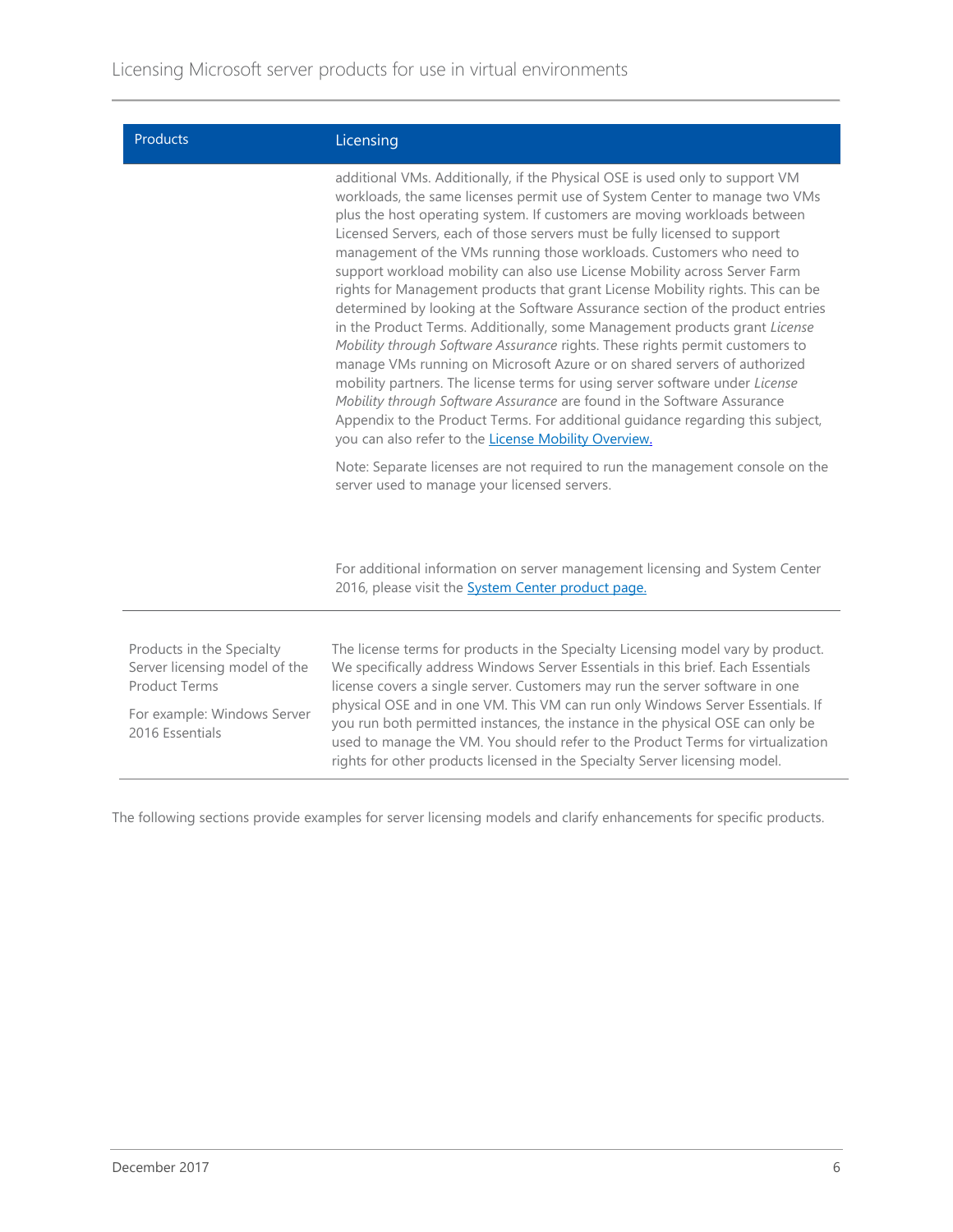#### <span id="page-6-0"></span>License by running instance

Each license for Exchange Server grants customers the right to run one instance of Exchange Server on the server it is assigned to. Customers can run that instance in either the physical OSE or a VM. Customers can create and store any number of instances of Exchange Server on any of their servers or storage media2. As Figure 1 below illustrates, if a customer assigns an Exchange Server license to Server A, it can run one instance of Exchange Server in the physical OSE or in a VM.



*Figure 1: Running an instance of Exchange Server in a physical or virtual OSE*

In Figure 2 below, the storage area network (SAN) contains six VHD files, each with an instance of Windows Server and an instance of Exchange Server. Two VHD files are deployed from the library onto the server simultaneously, depending on the domain that needs the support of additional instances. This SAN scenario illustrates the deployment flexibility enabled by the licensing model. Instead of 128 licenses (16/server), the customer needs to assign only 16 licenses for Windows Server Standard to Server A because each fully licensed server may run two instances of Windows Server.

Similarly, instead of eight licenses, the customer needs to assign only two licenses for Exchange Server because only two instances of Exchange Server are running at a time. By assigning those licenses to Server A, the customer can also create any number of non-running instances of Windows Server and Exchange Server on any of its servers or storage media, including a server's hard disk or the SAN.

It is worthwhile to underscore that customers wanting a lightly virtualized environment can fully re-license to a server to have the right to run more instances. For example, in the following figure, one Windows Server Standard license has been assigned to the server. That license permits two running instances in VMs and one in a physical OSE (used only to host and manage the VMs). If the customer fully re-licenses the same server, it can run up to two additional instances (up to four VMs simultaneously). If customers want to create a highly virtualized environment, then they should assign Windows Server Datacenter licenses, which allows them to run an unlimited number of instances of Windows Server on the licensed server.

l

<sup>&</sup>lt;sup>2</sup> Customers can create instances of the software only to exercise their right to run instances of the software. They do not have the right, for example, to create instances of the software to make them available for distribution outside their organization.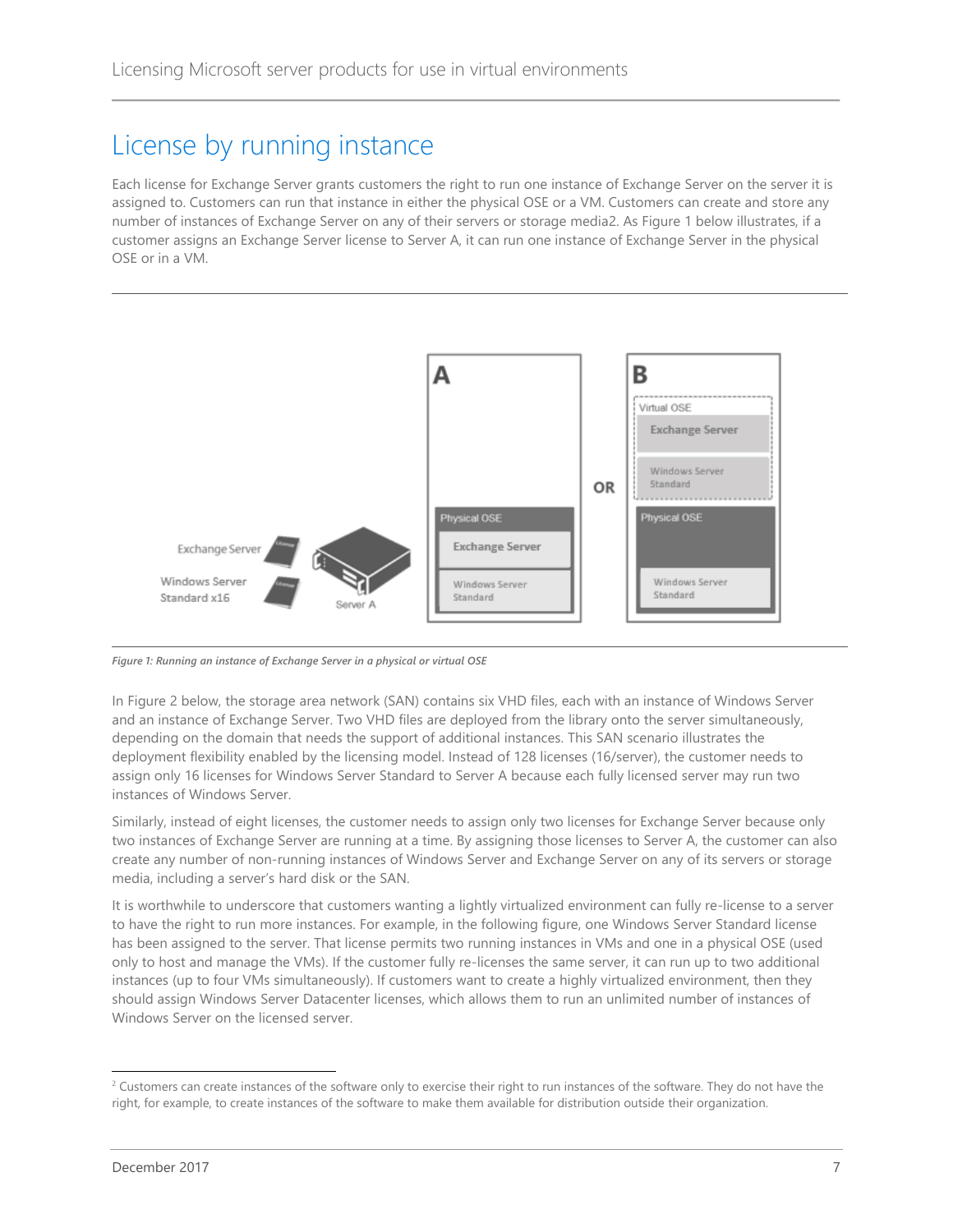

Each .VHD file contains one instance each of Exchange Server and Windows Server Standard

*Figure 2: Applying the licensing model to a SAN scenario*

#### <span id="page-7-0"></span>**Moving instances of software**

The ability to move instances of the software is ideal for datacenters, where workloads move from one server to another. Regardless of whether a datacenter uses server blades, rack-mounted servers, or virtualization technology, it is easy to move an instance of software between licensed servers.

For example, in Figure 3, the customer assigned Server A and Server B one set of licenses each for Windows Server Standard and one license each for Exchange Server. Initially, one instance of Exchange Server is running on Server A. If Server A becomes overloaded, the customer can choose to move the running instance of Exchange Server to Server B, because Server B also has an Exchange Server license assigned to it. The customer is allowed to run up to two instances of Windows Server Standard and one instance of Exchange Server on Server A at a time. Similarly, the customer can run two instances of Windows Server Standard and one instance of Exchange Server on Server B at a time.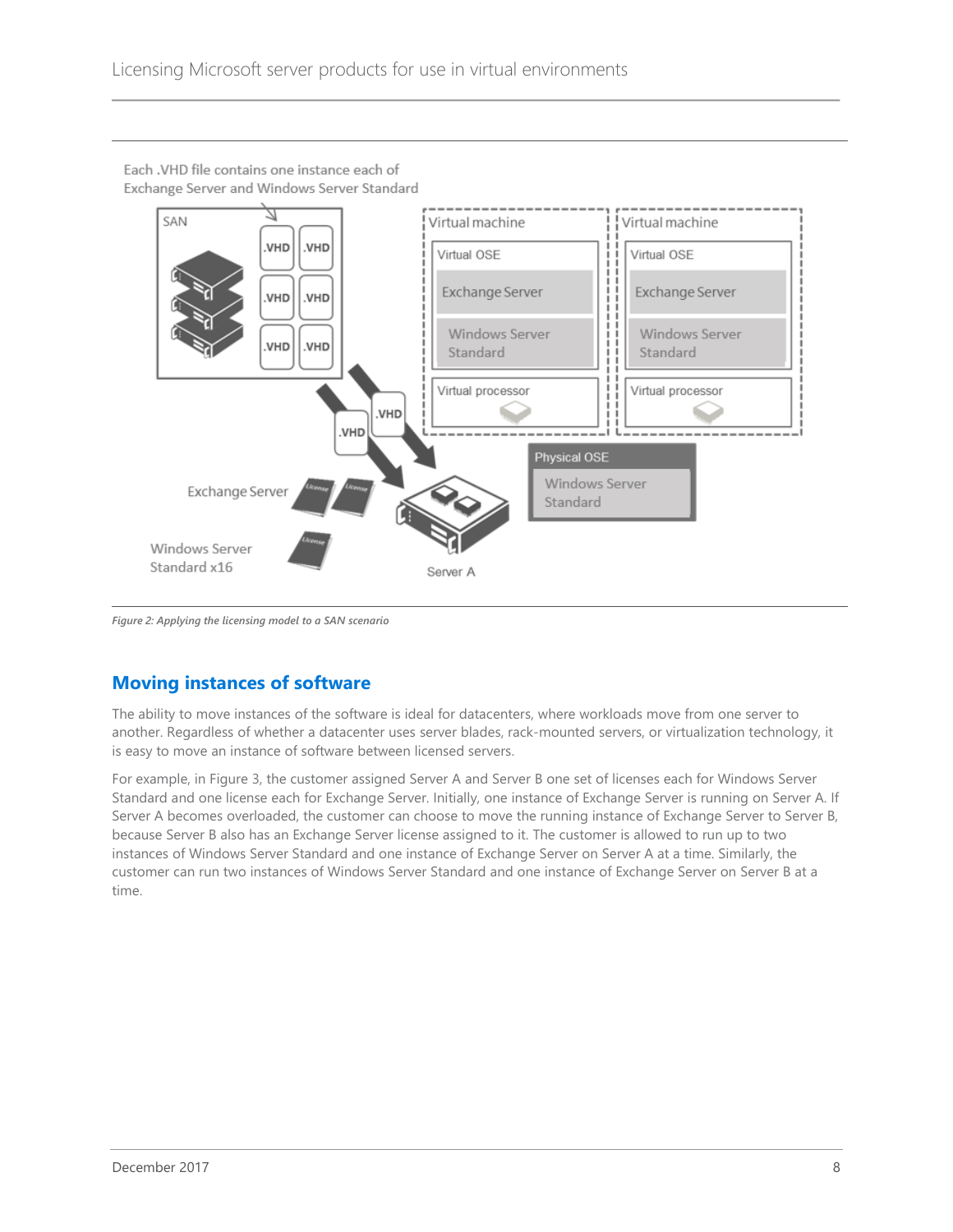

*Figure 3: Moving instances of software from one server to another*

#### <span id="page-8-0"></span>**Reassigning a software license**

Software mobility supports workload balancing across virtualized servers, but the full benefit of mobility requires license mobility. Moving an instance of software from one server to another is not the same as reassigning a software license from one server to another. Moving an *instance* of software means to move the *software bits* from one licensed server to another. Reassigning a software *license* means to assign that *license* to another server so that it becomes the server licensed to run that software. License terms prohibit short-term license reassignment. This means licenses can be moved, but not more frequently than 90-day intervals.

For example, in Figure 4, the instances of Windows Server and Exchange Server move from Server A to Server B and the licenses to run those instances are reassigned from Server A to Server B. If the licenses are not reassigned, Server B cannot *run* the instances. By reassigning the licenses, however, Server B is now the new server licensed to run the instances and Server A is no longer the licensed server. Licenses cannot be moved back to Server A for 90 days.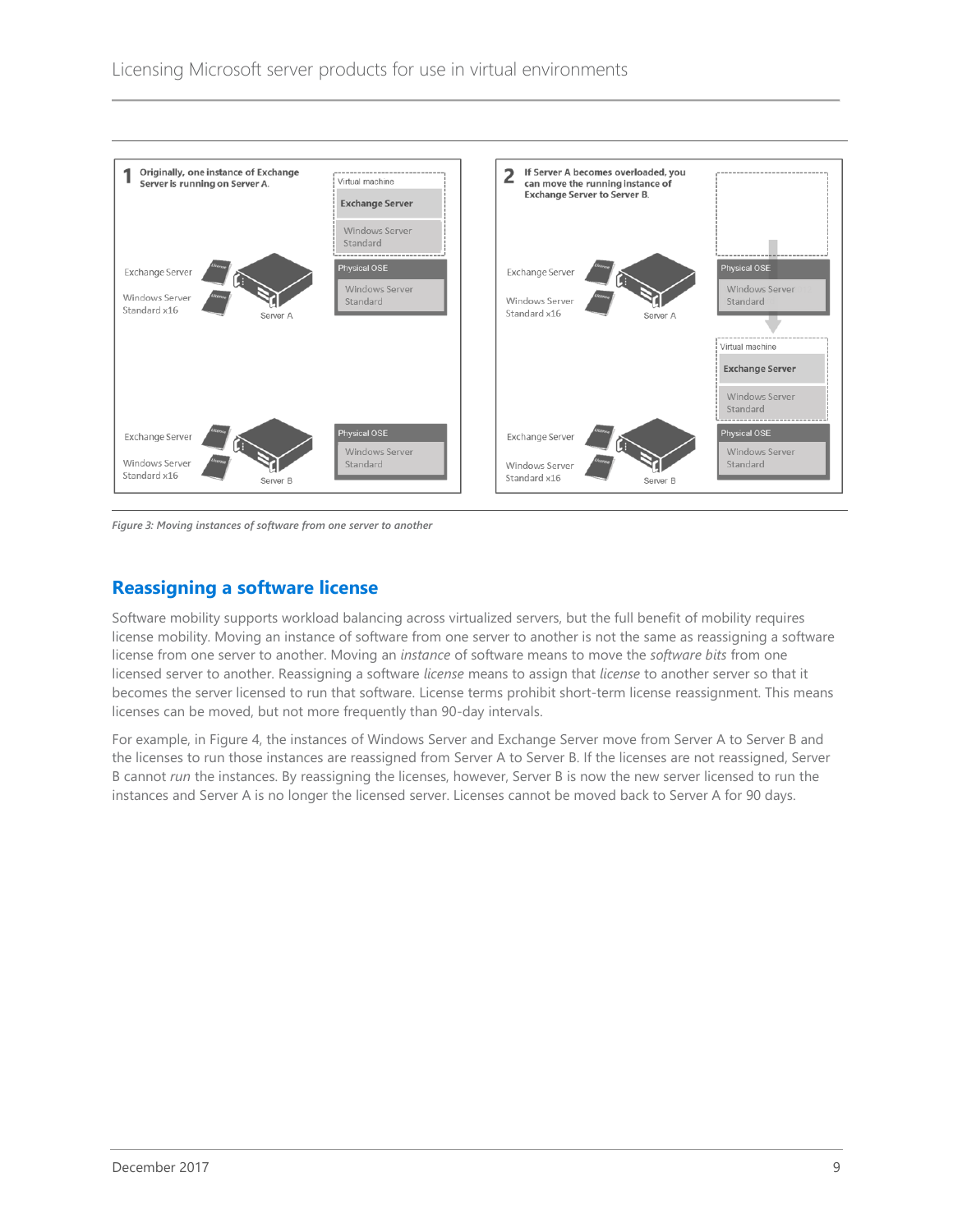

*Figure 4: Reassigning a software license from one server to another*

For certain server software licenses, Software Assurance adds the benefit of License Mobility within a server farm. This means licenses can be moved from server to server more often than 90-day intervals. For the server farm definition and more information about the server software license mobility rule, including the list of eligible server and External Connector licenses, please read the [License Mobility Overview](http://download.microsoft.com/download/7/9/b/79bd917e-760b-48b6-a266-796b3e47c47a/license_mobility_through_microsoft_software_assurance_overview.pdf).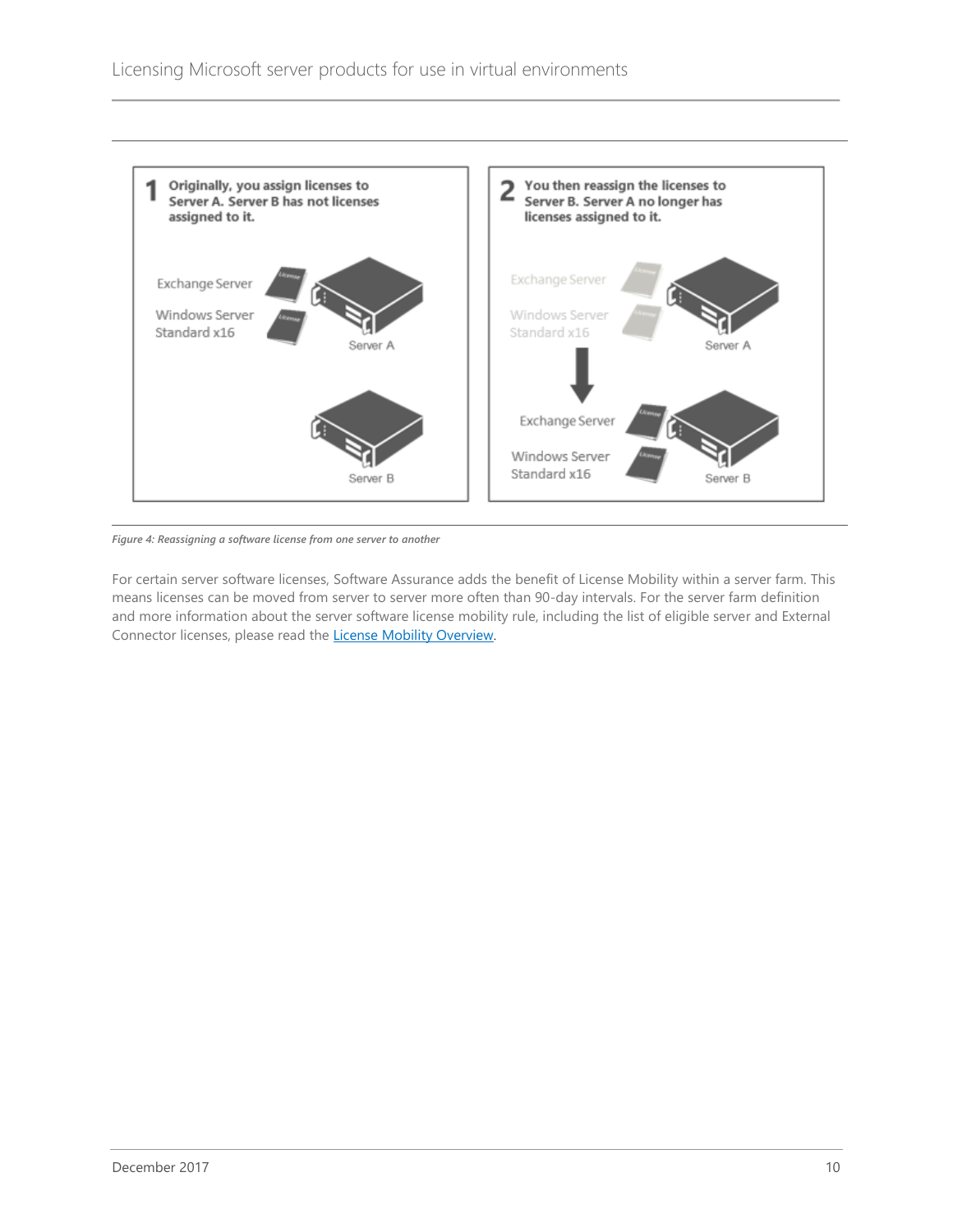### <span id="page-10-0"></span>Licensing client devices with multiple OSEs

You only need one device CAL for each device that accesses the server software, regardless of the number of VMs on the device. As demonstrated in Figure 10 below, even if the desktop PC has multiple VMs<sup>3</sup>, and each of those OSEs is separately accessing Windows Server on servers A and B, you need only one CAL for the desktop PC.<sup>4</sup>



*Figure 5: Device CALs are licensed per device, not per OSE on that device.*

CALs permit access to your instances of earlier versions, but not later versions, of the server software, unless stated otherwise in the Product Terms. If you are accessing instances of an earlier version run pursuant to downgrade rights, you can use CALs that correspond to the version of the software you are running.

## <span id="page-10-1"></span>Management licenses licensed per managed OSE or per user

To license your devices for management by Microsoft System Center, which is under the Management Servers licensing model, you must acquire and assign the appropriate Management License (ML) for the OSE or VM or the user of the VM that will be managed. Included with the ML are the rights to run the corresponding management server software and SQL Server technology.

#### <span id="page-10-2"></span>**Licenses required for non-servers (clients)**

There are two types of client MLs: one for managed operating system environments (or OSEs) and one for users. You can choose either type or a combination of both. For users with virtualized clients or multiple devices, the per user option may be a more economical choice.

#### **OSE client MLs**

Each OSE client ML permits customers to use the Management Server Software to manage one OSE. That OSE can be used by any number of users. Provided customers acquire and assign OSE client MLs to a device as described here, they can manage the OSEs on that device (one OSE per license). If the device has multiple VMs, the customer needs MLs for each VM and the host OSE.

#### **User client MLs**

l

Each user client ML permits customers to use the Management Server Software to manage one user's VMs. Those

<sup>&</sup>lt;sup>3</sup> In Figure 5, the desktop PC is running on virtualization technology. For clarity, since this is not the subject demonstrated in this illustration, the licenses necessary to allow for multiple instances of Windows Enterprise are not shown.

<sup>4</sup> The multiplexing rule applies to CALs, even with virtualization technology. In Figure 5, if servers A and B are used to pool access for multiple devices or users, each of those end users and devices requires a CAL. Please see "Multiplexing" in the Universal License Terms of the **Product Terms**.